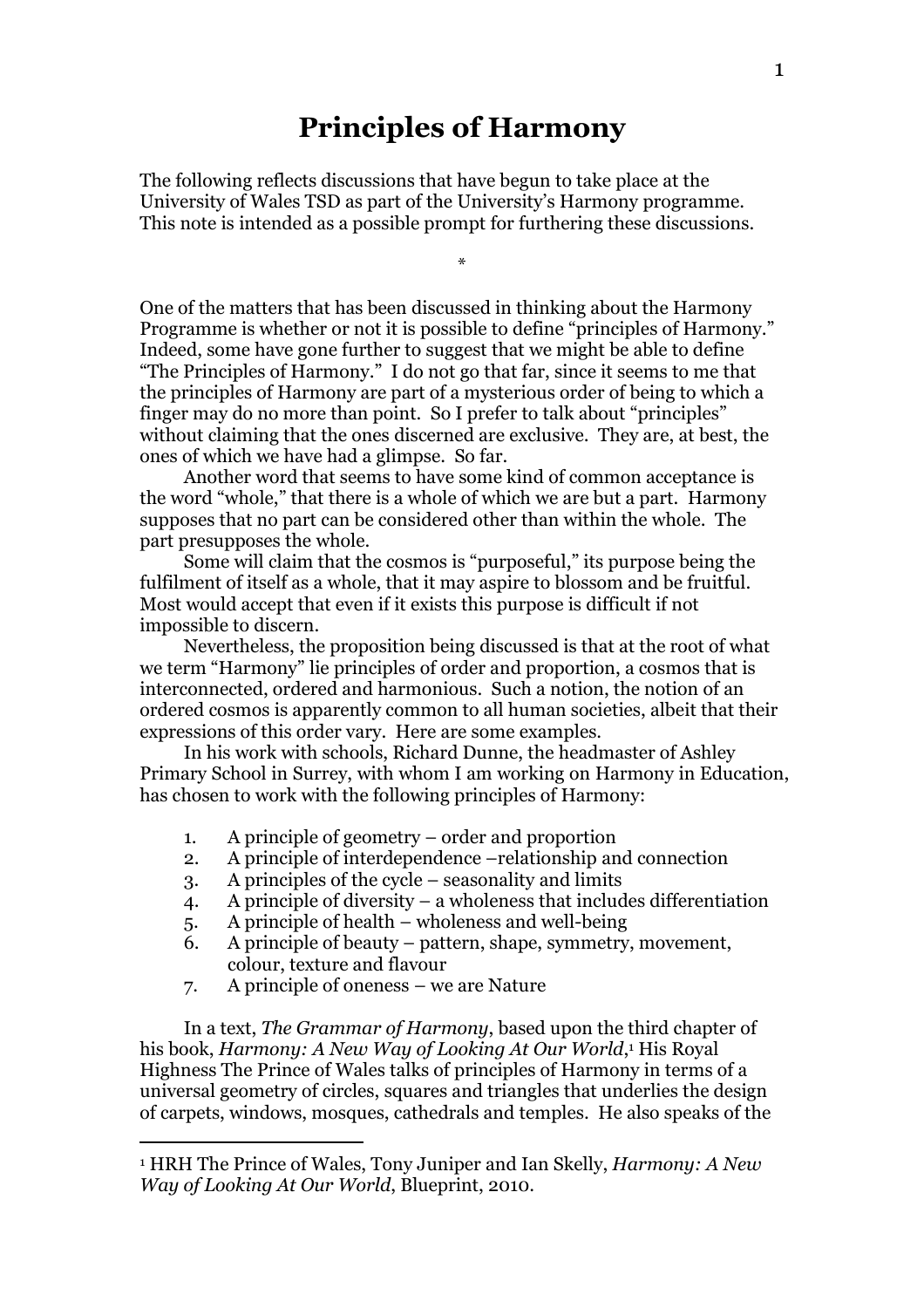ratios found in music and in the spiral, the Golden Ration of Fibonacci 1, 2, 3, 5, 8, 13. This spiral shape is also shown in the vortex of water. He says, "we find this shaping and patterning so naturally pleasing…we call it beautiful."

For him, then, the Grammar of Harmony is "the grammar that underpins the structure and growth of all things in the natural world and we resonate with these patterns because they are our patterns too – we are made of them, just as every tree, plant and flower is made of them."

Joseph Milne,<sup>2</sup> speaks of Harmony in terms of Platonic principles of Justice and Providence. In Plato's Timaeus, the universe is seen as originating in perfection, a perfect living whole. Each part, including humankind, is in order so long as it is in harmony with the whole. The basis of law-making is to bring about harmony in every soul in order that friendship may be the perfect manifestation of citizenship.

All things are ordered towards justice and perfection, and everything is "provided" for in the total scheme of things. No matter what injustices may occur in time, Providence will remedy and restore things ultimately in the future. These notions of order predate Plato and are found in the expression of balance in Ancient Egypt, the moral doctrine of Maat.

Luci Attala,<sup>3</sup> reminds us that from an anthropological viewpoint, "meanings are slippery fish"! But, if the word harmony could be translated as something akin to "correct practice", then indeed, she says, every culture has an idea of what that must be and how it can be achieved. As all social groups form themselves into a structure (through making rules of behaviour) that creates order. This order is however, she says, seen as being culturally created, not as being universal and eternal.

Tristan Nash has referred to different areas of Harmony that might be explored – between humans and the environment, for individuals, for society and between the built environment and the natural world.<sup>4</sup>

In the teachings of The Venerable Master Chin Kung, social order is brought about by Four Integrative Methods – giving, kindness, beneficial conduct and collaboration.5 And in in the report of the Celebration of the 2550<sup>th</sup> Anniversary of the Buddha held at the UNESCO headquarters in 20066 he speaks of intrinsic virtues of purity, kindness, compassion, harmony, love and humility: "the world and the universe are originally harmonious and nature is intrinsically kind."<sup>7</sup>

This reference to loving kindness as being part of our nature, resonates with my own work on the essential quality of Love, supported I would now say by the writings of the social biologist Humberto Maturana for who we are by

 $\overline{a}$ 

<sup>2</sup> email to David Cadman, Tristan Nash, Lucci Attala and Nick Campion 22nd July 2016.

<sup>3</sup> emails to David Cadman, Joseph Milne, Tristan Nash and Nick Campion 23rd and  $25<sup>th</sup>$  July 2016.

<sup>4</sup> email to David Cadman, Lucci Attala and Nick Campion 22nd July 2016. <sup>5</sup> Compassion and Love Shining Throughout the Universe Hong Kong

Buddhist Education Foundation Ltd., 2015

 $6$  Celebration of the 2550<sup>th</sup> Anniversary of the Buddha: Buddhist Contributions to Humanity and Sustainable Development of World Peace, Hong Kong Buddhist Education Foundation Ltd., 2013. 7 Ibid. 4.